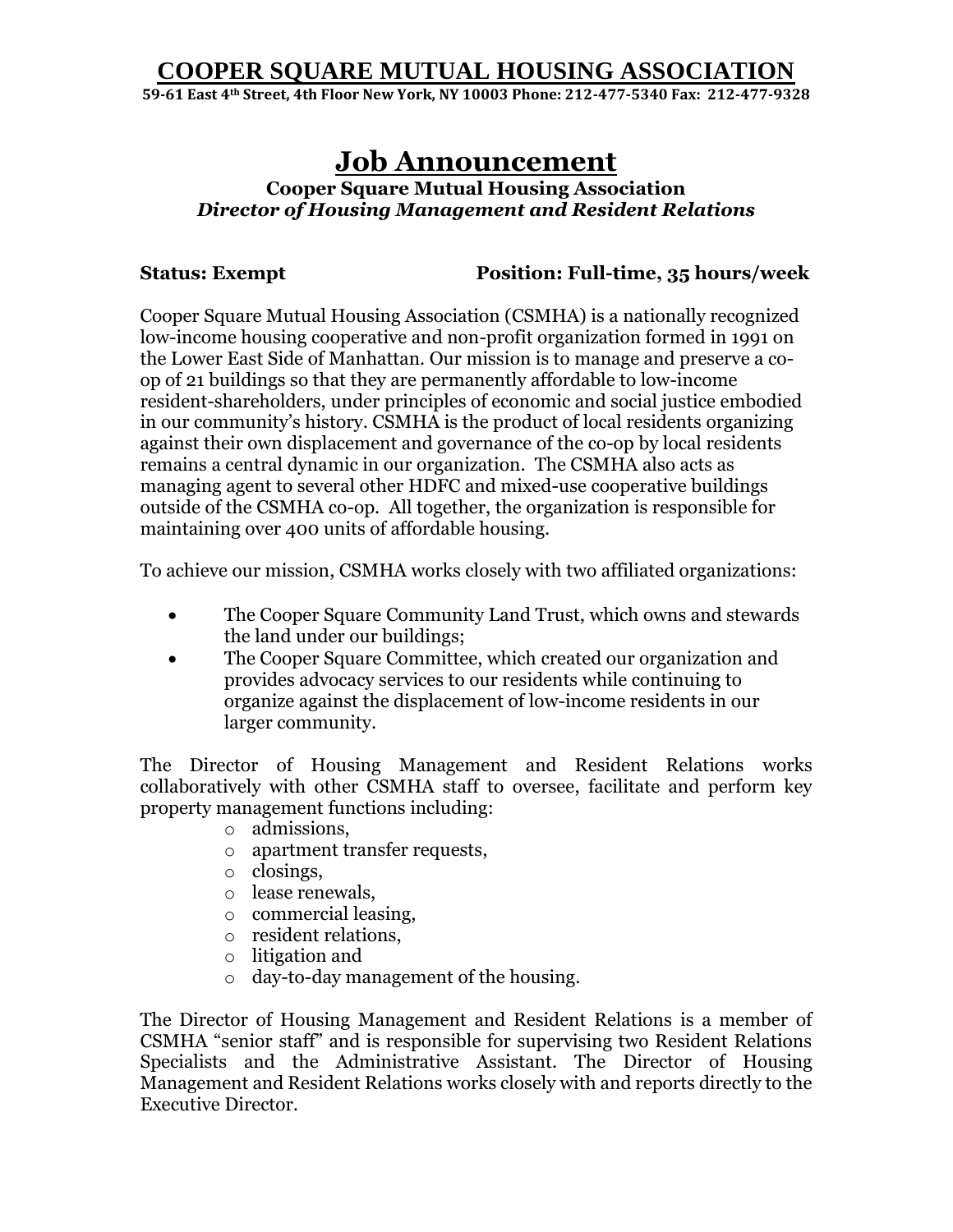**59-61 East 4th Street, 4th Floor New York, NY 10003 Phone: 212-477-5340 Fax: 212-477-9328**

### **Principal Responsibilities**

#### **Property Management/Resident Relations**

- Coordinate day-to-day management activities with the Maintenance Supervisor and Resident Relations Specialists. Ensure that effective and high quality services and repairs are delivered in a timely manner. Ensure the safety and security of CSMHA buildings.
- Attend, coordinate and facilitate Building Captain meetings (attendance at night meetings is a requirement of this position.) Assist Resident Relations Specialists in building leadership among Buildings Captains and developing active resident associations. Work with Building Captains to identify and resolve issues in their buildings.
- Ensure Resident Relations Specialists perform regular building inspections and individual apartment inspections.
- Meet with individual residents in one-on-one meetings to resolve issues impacting the household, building and/or the co-op.
- Negotiate and track "in-house" payment agreements for residents who are in arrears with the co-op.
- Coordinate and oversee litigation for the co-op.
- Work with the Executive Director and our real estate broker to negotiate leases and resolve issues with commercial-tenants, including real estate taxes, lease compliance, repairs and services to commercial spaces, etc.

#### **Supervision, Planning and Development**

- Establish goals and objectives for supervised staff. Create work plans for evaluation and monitoring of staff goals and objectives. Provide supervised staff with written annual evaluations.
- Conduct weekly meetings with supervised staff in order to coordinate the work, give feedback, provide staff support, update work plans and deal with management-related issues as they arise.
- Attend monthly senior staff and full staff meetings.
- Work closely with Executive Director to plan and track work listed above and additional program objectives, including: staff hiring, leadership and professional development trainings for staff and board members and assisting with any special projects authorized by the Board.

#### **Administration and Compliance**

- Work with Executive Director to ensure compliance with relevant State and City laws, codes, and regulatory agreements. Work with maintenance staff and office staff to address housing code and other violations.
- Coordinate and oversee the Admissions Committee. Ensure that all requests and applications for CSMHA apartments (including transfer and additional apartment requests/applications) are addressed fairly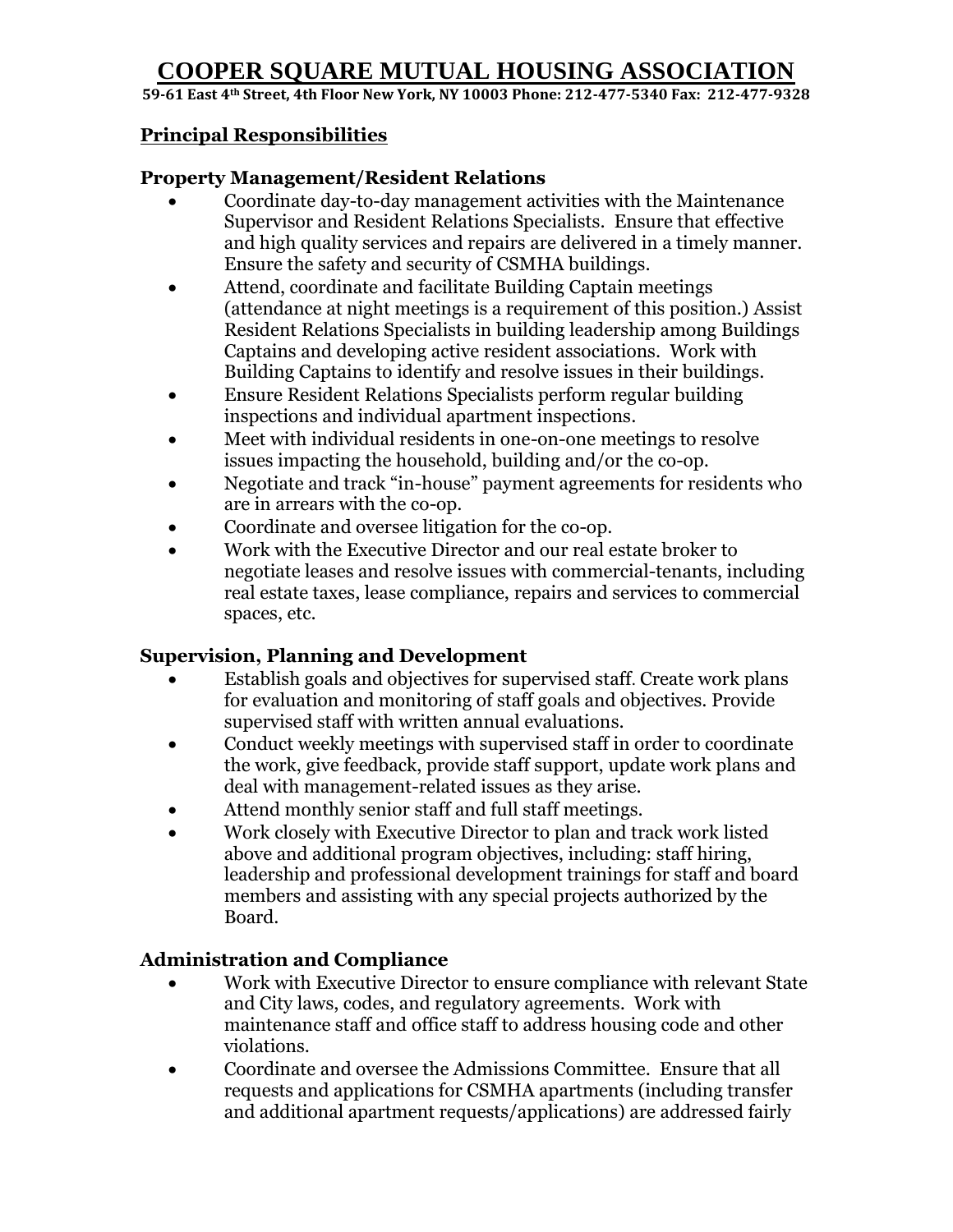**59-61 East 4th Street, 4th Floor New York, NY 10003 Phone: 212-477-5340 Fax: 212-477-9328**

and according to the co-op's governing documents and local, state and federal housing rules.

- Prepare regular reports on residents in arrears, legal cases, admissions and vacant apartments/commercial spaces.
- Attend CSMHA Board Meetings to report on admissions, litigation, vacancies and commercial matters. Coordinate Board signing of documents and passage of relevant motions at Board meetings to advance this work.
- Assist in tracking expenses and budget lines for supervised work; assist with grant and contract reporting as needed
- Maintain (and ensure that supervised staff maintain) orderly and accurate resident records and files.
- Perform other related duties as needed.

## **QUALIFICATIONS**

- Minimum of two-years experience with management of multi-family housing, preferably affordable housing.
- Strong knowledge of housing management theory and practices, including real estate and affordable housing economics.
- Experience with supervising management and clerical staff.
- Experience working in diverse, multi-lingual, low-income communities is essential; experience working with specific populations (seniors, individuals with mental health challenges, survivors of domestic or sexual violence, formerly incarcerated individuals, etc.) is a plus.
- Fluency in either Spanish, Cantonese or Mandarin is a strong plus.
- Excellent people skills: ability to work with and communicate well with all levels of staff, board members, vendors and CSMHA residents.
- Effective communication skills, including proficient writing skills (ability to write letters, reports, and staff evaluations) and public speaking skills.
- Experience tracking, notifying and working with residents who fall behind on rent/monthly maintenance fees.
- Ability to connect residents in crisis to community resources and to work with partner organizations.
- Understanding of NYC housing laws, tenant/shareholder rights and familiarity with housing court.
- Experience ensuring organizational compliance with HPD Regulatory Agreements, ADA, Fair Housing rules, Rent Stabilization, etc.
- Understanding of housing benefit and rent grant programs such as Section 8, SCRIE/DRIE, HRA housing allowances, one-shot deals, etc.
- Experience with addressing housing code and ECB violations and with interacting with City and State agencies including HPD, DOB, DOF, DHCR, HTC and the Attorney General's office.
- Proficiency in basic Microsoft Office programs and housing management software such as Rent Manager.
- Ability to stay organized and maintain original records and files.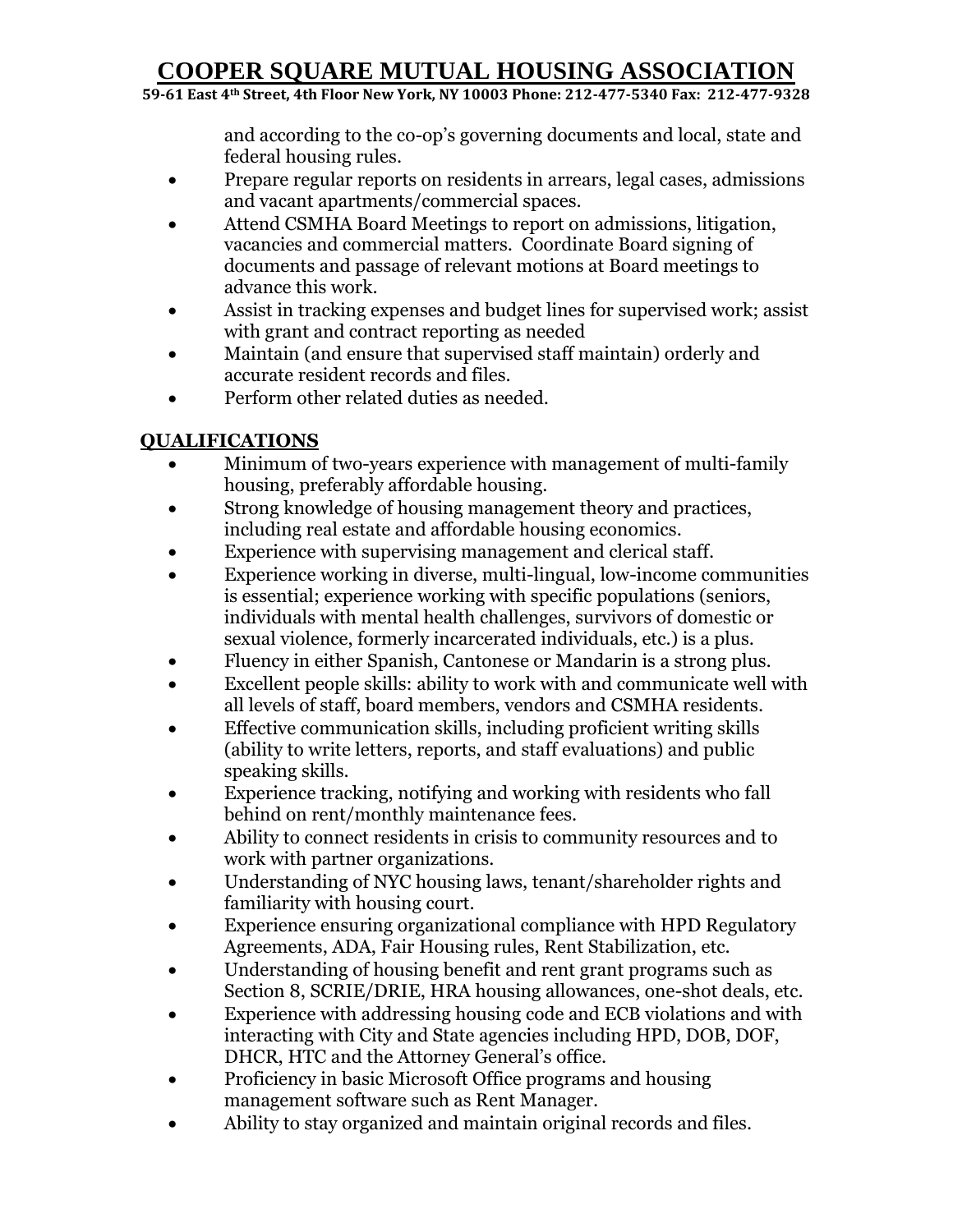**59-61 East 4th Street, 4th Floor New York, NY 10003 Phone: 212-477-5340 Fax: 212-477-9328**

- Ability to maintain confidentiality regarding resident information, organizational information and legal affairs. Ability to keep files and information safe and secure.
- Strong organization and planning skills; experience with creating and tracking work plans.
- Ability to analyze and address problems and adjust to shifting priorities.
- Ability to work independently and as part of a team; ability to both give and take direction and constructive criticism.
- Willingness to work evenings as necessary.
- Respect for community and co-workers.
- Commitment to CSMHA mission.
- Commitment to equal treatment of all community members regardless of age, race, color, religion, national origin, language, citizenship status, family composition, ability, health status, gender, gender identity, sexuality, income, source of income, occupation, employment status, education, appearance, lifestyle, involvement with criminal justice system, drug use, political affiliation, etc.
- A sense of humor is a plus.

#### **COMPENSATION**

Salary commensurate with experience\*. Cooper Square Mutual Housing Association offers a comprehensive benefits package including full health and dental insurance benefits (following a 90-day waiting period), voluntary flexible spending plan, Simple IRA retirement plan, and paid leave time.

#### **HOW TO APPLY**

Please email cover letter (\*including salary requirements) and resume by 2/12/19 to:

Dave Powell, Executive Director [dpowell@csmha.org](mailto:dpowell@csmha.org)

Please indicate "Director of Housing Management and Resident Relations" in the subject line. No phone calls please.